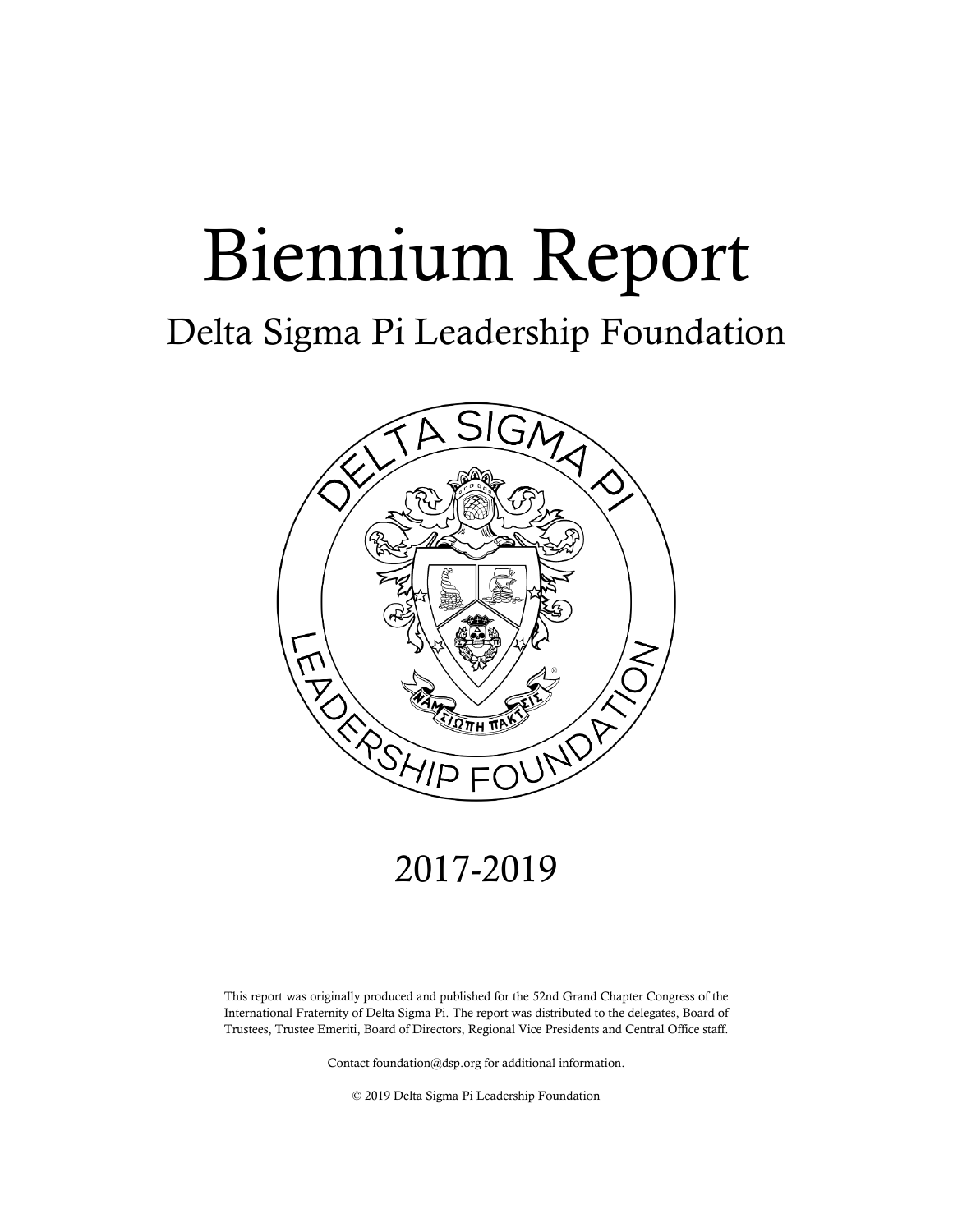#### Executive Summary

Energized by the growth and success of the Fraternity and inspired by the ongoing commitment to Delta Sigma Pi's Strategic Priorities, the Board of Trustees took a hard look backward and forward at the Leadership Foundation. The result was an aggressive restructuring aimed at proactively raising significantly more funding to support Delta Sigma Pi and our members. The goal is to provide many more opportunities for many more brothers to develop personally, professionally and academically.

The Foundation continues to engage alumni, collegians, faculty, parents and friends in financially supporting Delta Sigma Pi. In order to accomplish this, philanthropic funds are raised in a variety of ways matching organizational needs to donor passions and interests. The key functions of the Foundation include:

- Solicit philanthropic support to sustain Delta Sigma Pi at a high level.
- Steward donors by demonstrating donors' positive impact on collegiate brothers.
- Grant funds to support the Fraternity's Strategic Priorities.
- Manage Chapter Leadership Funds to provide increased financial resources to local collegiate chapters.
- Administer the academic scholarships program to reward scholastic excellence.
- Financially support the Fraternity's premier educational programs.
- Award scholarships to regional, provincial and national Collegians of the Year.
- Ensure good governance by managing investment portfolios, fundraising campaigns, policies and volunteers.

Although a legally separate entity, the Delta Sigma Pi Leadership Foundation exists to support the Fraternity. The Foundation is a registered  $501(c)(3)$  charitable organization which means that all gifts and donations are 100% tax deductible to the extent allowable by law.

## Chapter Leadership Funds

In January 2019, the Foundation established a Chapter Leadership Fund (CLFs) for each Delta Sigma Pi chapter. CLFs are chapter-specific accounts created to receive designated charitable gifts from those who wish to directly support a local chapter. Chapters can request grants to defray the direct costs related to a Delta Sigma Pi program, including registration fees, travel and lodging.

Since the recent launch of the CLFs, nearly \$20,000 has already been raised from alumni looking to directly support a local chapter. In addition to the dollars raised, more than 65 local chapters have received some level of financial support from these funds. Iota Nu (Truman State (MO)), Alpha Iota (Drake (IA)), Alpha Pi (Indiana) and Epsilon Omega (Eastern Illinois) are leading the way with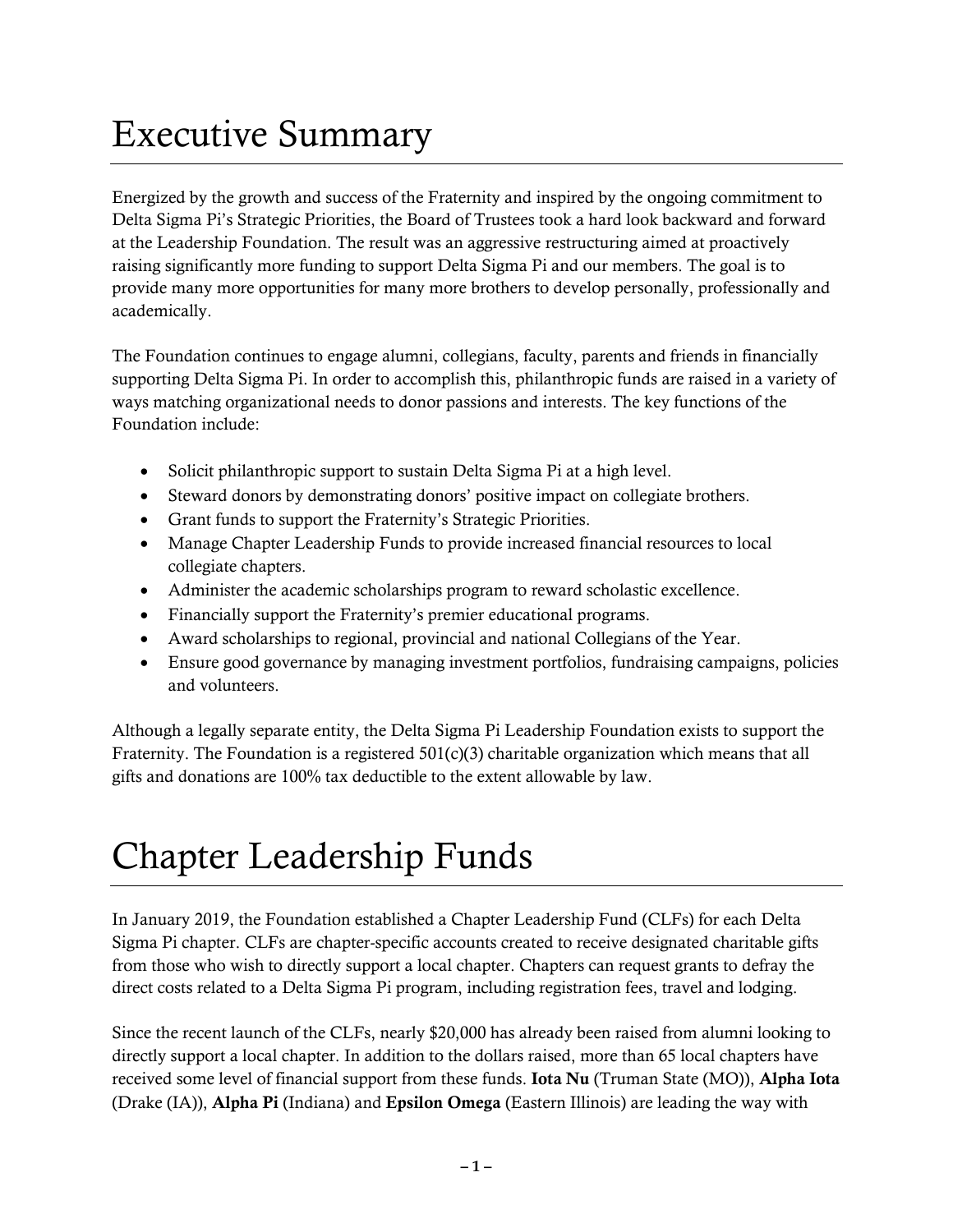each raising well over \$1,000. The Foundation is in search of "chapter champions" to lead fundraising efforts at their home chapter. Please contact foundation@dsp.org if you have interest!

#### Presidents' Academy Support

As Fraternity leadership conceived, created, developed and produced its inaugural Presidents' Academy, Foundation leadership was fully engaged. Throughout the biennium, the Foundation worked to provide sustainable funding through alumni donations and corporate sponsorships to provide the Presidents' Academy experience.

Part of the catalyst to make the Presidents' Academy a reality was a generous gift from an anonymous donor who has long supported the Fraternity's mission. The resulting \$200,000 Foundation grant was a significant investment in the personal and professional development of our membership and chapters and was an important investment that aligns with the Fraternity's strategic direction.

Dedicated alumni have already stepped up to financially support the great impact the Presidents' Academy makes on future Deltasig leaders. Jeff Zych made a \$50,000 gift to establish the Jeffrey E. Zych Presidents' Academy Fund. The purpose of the fund is to provide an annual grant that directly supports the Presidents' Academy.

In order to continually support the Presidents' Academy, the Foundation created the Presidents' Academy Fund, which is a restricted fund set up to receive designated charitable gifts from those who wish to directly support the Presidents' Academy. An annual grant is provided to Delta Sigma Pi to directly support chapter presidents' registration, travel and lodging and direct educational costs. While this fund is still new, many donors have already made contributions to support the 2020 Presidents' Academy and beyond.

# LEAD Fund

In January 2019, the Foundation established the LEAD Fund, which is a restricted fund set up to receive designated charitable gifts from those who wish to directly support the Fraternity's educational programs such as LEAD Schools, LEAD Provincial Conferences and educational programming during Grand Chapter Congress. An annual grant will be provided to Delta Sigma Pi to directly support all of the Fraternity's educational programs, including keynote speakers and educational sessions.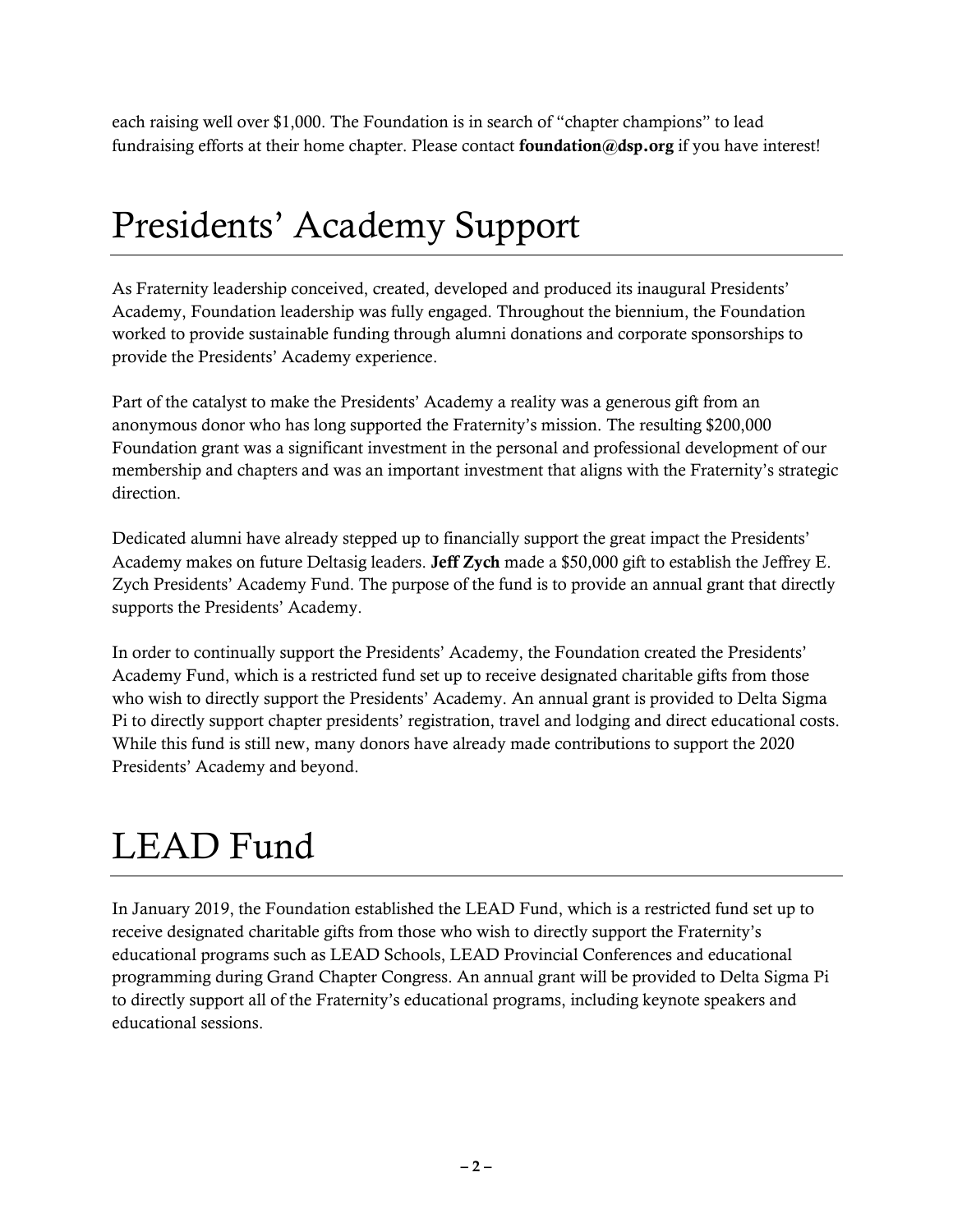## Endowment Funds

The Foundation manages and administers a number of endowment funds set up by generous donors over time. These funds directly support individual scholarships, chapter grants and other annual educational grants. Thank you to those donors and champions who directly support these endowment funds. Throughout the past biennium, several funds have reached the minimum level and were endowed. These funds include:

- John & June Cookson Memorial Mid-Atlantic Region Fund
- Los Ellis/Beta Epsilon Scholarship Fund
- Gerald E. Hotwagner/Gamma Epsilon Fund
- Catherine Leslie/Gamma Psi Scholarship Fund
- USF-St. Petersburg Rho Psi Endowment Fund
- Jeffrey E. Zych Presidents' Academy Fund

#### Deltasig Investors Roundtable

The Foundation created and launched the Deltasig Investors Roundtable in January 2019. The Investors Roundtable recognizes those distinguished Deltasigs who financially support Delta Sigma Pi at a strategic level through annual gifts totaling \$1,200 or more. The Deltasig Investors Roundtable is the Foundation's premier annual giving society. All gifts (unrestricted and restricted) in a given fiscal year (July to June) count towards an individual's membership.

The inaugural year (2018-2019) for the Deltasig Investors Roundtable had 88 individuals giving \$1,200 or more to Delta Sigma Pi. A special, invitation-only, breakfast will be hosted for Roundtable Investors during Grand Chapter Congress. Roundtable Investors make a true investment in the future of our brotherhood and ensure that a quality Fraternity and professional development experience is provided to future business leaders.

## Leadership Foundation Staffing

The Board made a strategic decision to invest in a full-time Executive Vice President (previously the position had been split 50/50 with Fraternity responsibilities). In February 2018, Tyler Wash was hired to fill the role.

He joined the Deltasig team after a nine-year career with the national headquarters of a social fraternity, the last four as their foundation's Executive Director. He is a graduate of Georgetown College (KY) and has a Certificate in Fund Raising Management from the Indiana University Lilly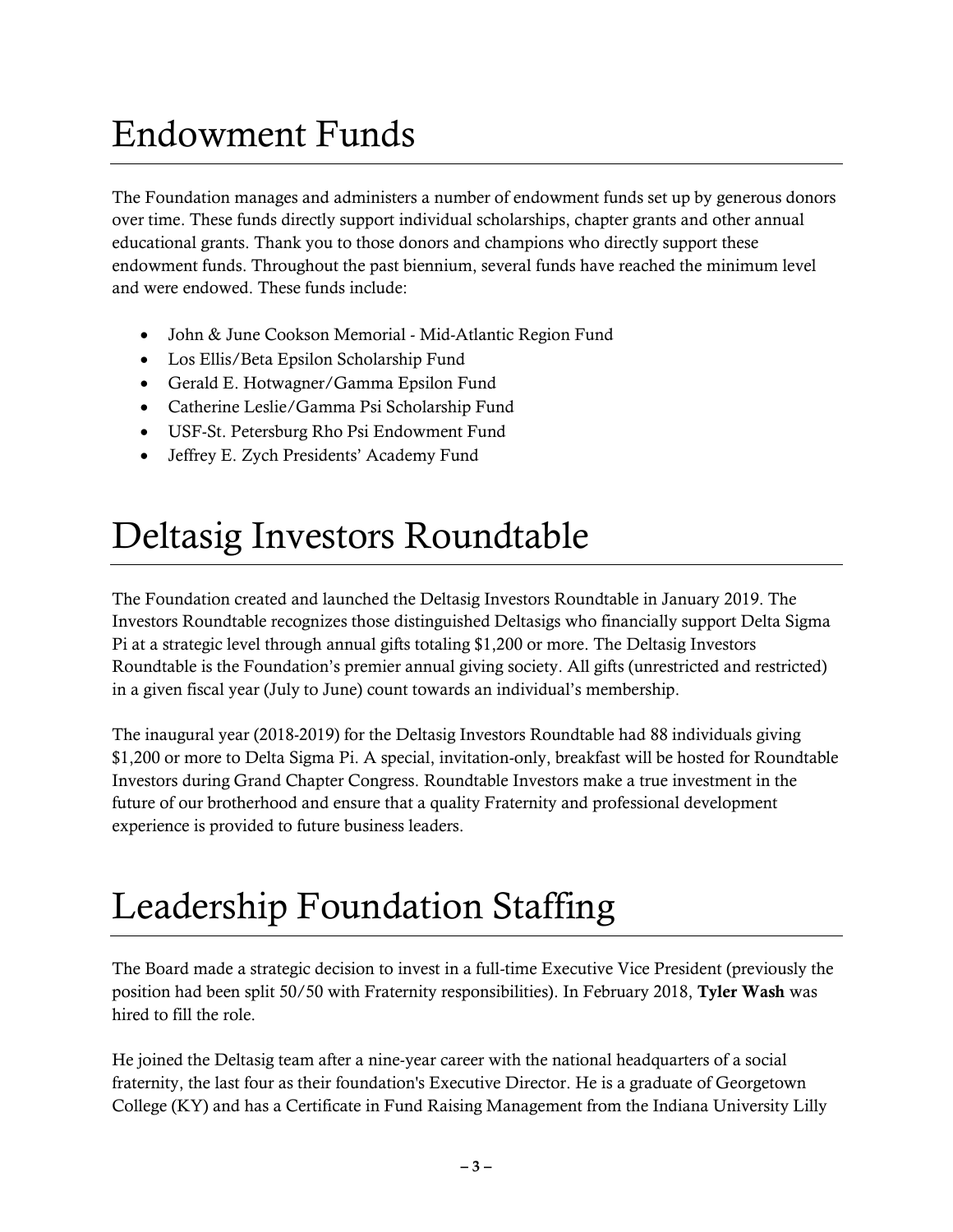Family School of Philanthropy. He, his wife Kellsey (who is a former Deltasig Communications Coordinator) and their son Wyatt (6 months) live in Oxford. He was initiated into the Fraternity in August 2018 during the National Volunteers Leadership Retreat.

In addition to the role of Executive Vice President, the Foundation also has the following staffing support through its Operating Agreement with the Fraternity:

- Bill Schilling continues to serve in a non-titled oversight role for the Leadership Foundation while serving as Executive Director of the Fraternity.
- Jeanna Tipton and Cheryl Campbell continue to manage financial and accounting operations of the Foundation and Fraternity on a day-to-day basis.
- Brittany Kyger plays dual roles serving administrative and operational needs of the Fraternity and Foundation.
- All other staff, led by COO Jeremy Levine, also provide administrative support from time to time, and the chapter services team provides promotional support while visiting chapters.

In 2018, Shanda Gray stepped aside from her Foundation role to intently focus on new educational efforts and programming. We owe her a great deal of thanks for her years of hard work on behalf of the Foundation.

Congratulations to Janet Morgan on her recent retirement! She served the Fraternity and Foundation for nearly 30 years as the Executive Assistant.

The Foundation, in conjunction with the Fraternity, continues to evaluate staffing needs focusing on developing a strategic staffing model for the next 3-5 years. Benchmarking with peer groups and best practices learned through the Foundation for Fraternal Excellence are being used to help determine a strategic staffing model. Specific costs related to administrative staff positions and development (fundraising) staff positions have been determined. These estimated costs will be used as a guide to plan the growth of staff in a financially responsible manner. As the number of fundraising approaches, endowment funds, gifts/pledges to process, record keeping needs and outreach efforts increase, staff support needs to grow in parallel.

# Fundraising

The Foundation had a good biennium (2017-2019) with philanthropic gifts totaling more than \$885,000. Last year (2018-2019), \$460,000 was raised, a 10 percent increase from the previous fiscal year (2017-2018) and a 26 percent increase from 2016-2017.

During the biennium, the Foundation developed a Major Gift Program focused on identifying, cultivating and soliciting Deltasigs for large transformational gifts (\$25,000 or more). Intentional major gift portfolios were created for the Executive Vice President and the Executive Director, with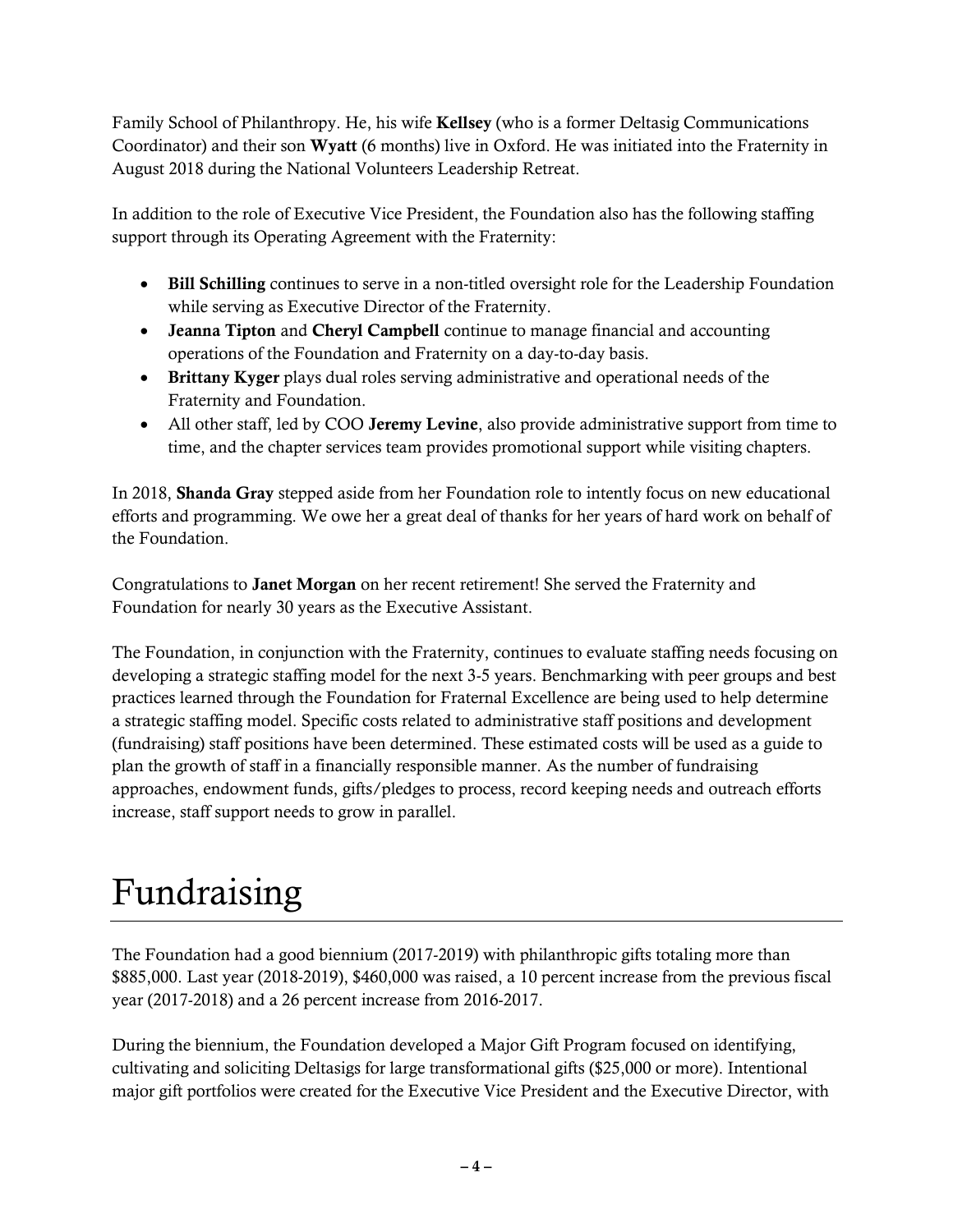the Trustees playing important supporting roles throughout the process. Although this program is still young, there has been preliminary success with much outreach taking place and many face-toface meetings secured with Deltasigs who have not been proactively engaged by the national organization.

The 2018-2019 Honor Roll of Donors will appear in the November issue of *The DELTASIG*. More than 1,500 different individuals made a gift to the Foundation during the past biennium!

As noted above, a number of fundraising programs have been evaluated and/or created, which has resulted in many changes to the ways the Foundation solicits funds. Some of these changes have been external such as the new Presidents' Academy Fund, LEAD Fund and Chapter Leadership Funds. Other efforts have been internal such as reevaluating the relationship with our direct mail partner, Gabriel Group, and evaluating new methods to conduct the Day of Giving (currently the 4.25 Drive). Serving as key advisors throughout this process has been an enthusiastic Advancement Committee consisting of Chuck Brown (chair), Linda Dorn, Erica Kolsrud, Corie McCreary, Larry Mroz, Corey Polton, Mark Roberts, Jane Spurgeon and Charles Weening.

The Deltasig For Life Donor (DFLD) Program continues to be one of Deltasig's most popular giving programs. DFLD is the Foundation's recurring, sustaining giving program. DFLD continues to provide much appreciated unrestricted, sustaining support through its more than 325 members. Contributions from DFLD now exceed \$100,000 annually, a nearly 20 percent increase throughout the biennium.

The Living Legacy Society is a special group of donors who play an important role in the advancement of Delta Sigma Pi. Membership is reserved for those who have named the Foundation as a beneficiary of their estate or have directed another planned gift to the Foundation. Currently the Foundation has nearly 100 Living Legacy Society members. Contact EVP Tyler Wash at tyler@dsp.org for information about this easy, excellent way to support your Fraternity's mission.

# Feasibility Study

The Foundation Board, in conjunction with the Fraternity Board, commissioned a study to gather the opinions and advice of many Deltasig leaders and supporters as the Foundation explores future opportunities to engage and build relationships with alumni.

Skystone Partners, a nationwide fundraising consulting firm, was engaged to explore and evaluate the possibility of entering into a multimillion-dollar capital campaign. Throughout January, February and March 2018, Dr. Lori Rassati, our lead consultant, met with a representative group of alumni leaders. Most of these interviews were conducted during the various LEAD Provincial Conferences. At the end of March 2018, the Skystone team developed their final report.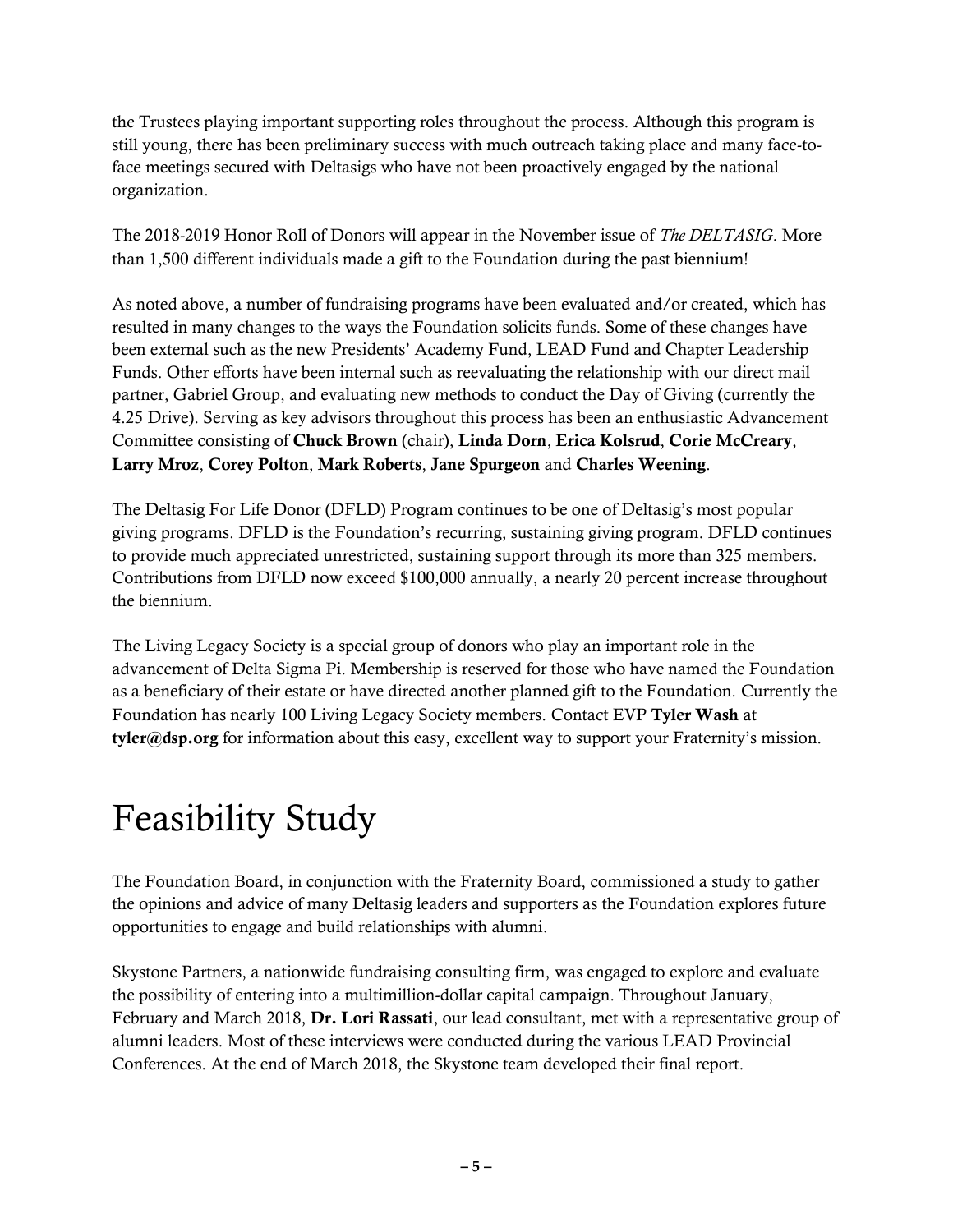During the April 2018 Board of Trustees meeting, the Feasibility Study Report was presented to the Board of Trustees. Skystone Partners' recommendation and assessment indicated that Delta Sigma Pi was not ready for that level of fundraising campaign. However, the findings and recommendations provided clear direction which will take the Foundation to the next level, allowing us to raise more money on an annual basis and preparing us for a potential campaign in the coming years.

The Feasibility Study Committee was co-chaired by Brian Krippner and Mark Roberts. The committee membership included Jeff Berlat, Theresa Drew, Onuka Ibe, Kathy Jahnke, Sandy Shoemaker, Tricia Smith, Shanda Gray, Bill Schilling and Tyler Wash.

Based upon the findings from the interviews conducted, and an examination of the past fundraising efforts of the organization, Skystone Partners recommended that the Fraternity and Foundation focus its attention on developing a strong, multi-faceted philanthropic program in advance of undertaking a major campaign as it was envisioned for the purposes of this study. The specific recommendations and conclusions included:

- Establish a major gifts program to build a true culture of philanthropy within the organization.
- Enhance the mission and scope of the Foundation.
- Select one or two initiatives on which to focus.
- Expand corporate giving opportunities.
- Conduct wealth screening and a fundraising database analysis.
- Develop increased opportunities for alumni engagement.
- Change giving policies to promote increased giving.

These recommendations were taken to heart and efforts, as reported in this document, are well underway to address them.

## Consulting Partnership

After receiving the Feasibility Study Report, the Foundation contacted several consulting firms to gather proposals. After reviewing the submitted proposals, Bentz Whaley Flessner (BWF) was selected. BWF provided access to a team of consultants with a variety of skills, including a dedicated analyst to assist in data analytics and wealth screening.

The hiring of a consulting firm built off the momentum of the Feasibility Study and allowed the Foundation to better approach the recommendations and objectives outlined in the Feasibility Study Report. The scope of work for the partnership included: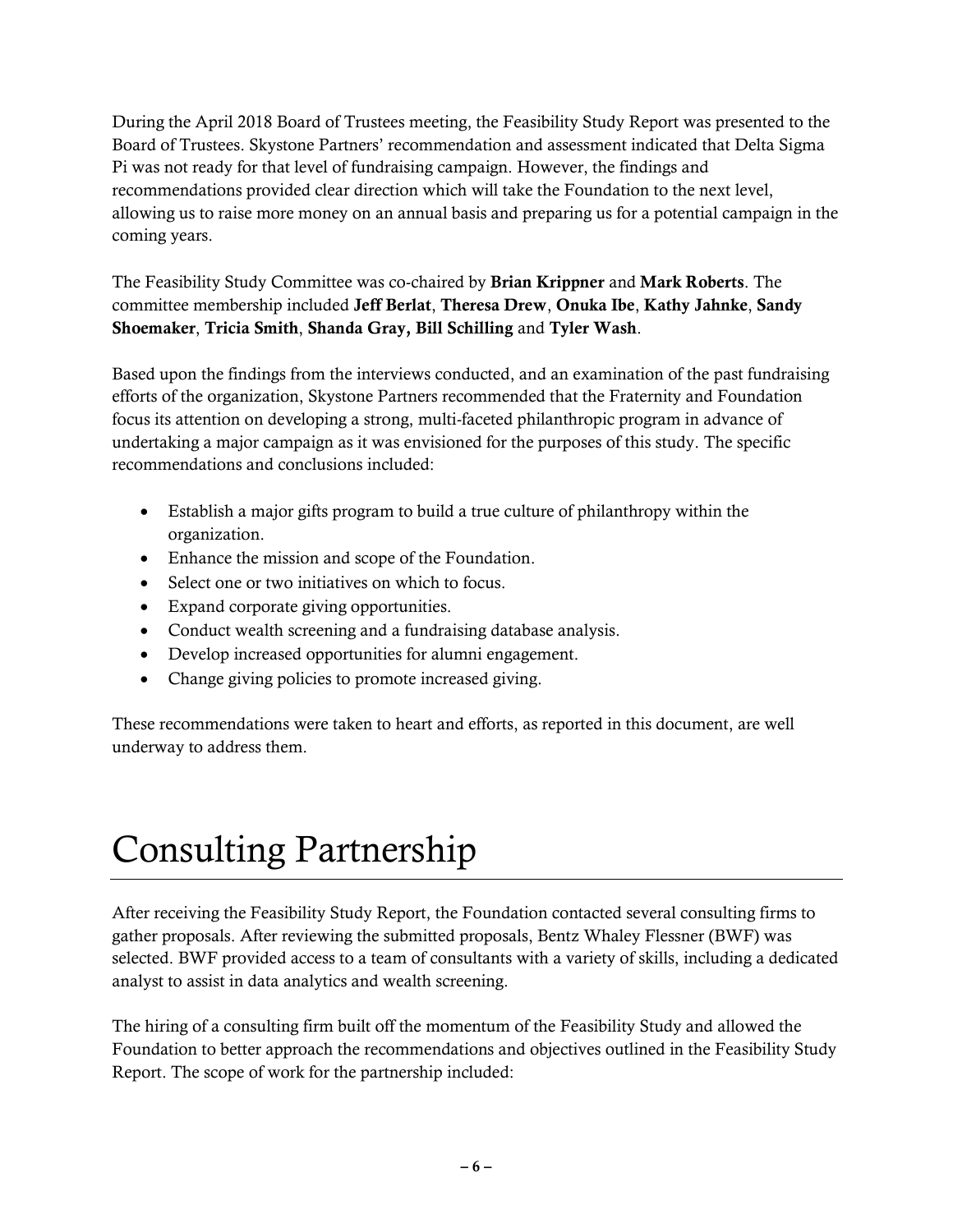- Evaluate and align giving opportunities.
- Redefine the Board and volunteer structure.
- Develop and launch a major gifts program.
- Analyze and utilize increased data.
- Reinforce the organization's case for support.

The lead consultant for the project was **Jeffery Hilperts**. Before joining BWF, he served Ohio State for nearly 15 years, most notably as the campaign director for the \$3.1 billion *But for Ohio State* campaign. All objectives set out in the scope of work were completed.

#### Data Analytics Project

As a part of the partnership with BWF, a data analytics project was undertaken that screened and reviewed every person record in the Delta Sigma Pi database. Some of the more notable observations included:

- Delta Sigma Pi's membership base has considerable philanthropic capacity.
- Delta Sigma Pi's volunteers give at higher than average levels compared to others in the organization.
- There is a steep drop-off in donor participation at the \$250 and \$5K giving thresholds.

Updated and analyzed data has allowed fundraising efforts to be more focused and strategic. It has also helped identify brothers who are not currently engaged, but may be if approached in a different, more proactive manner. The analyzed database allows for broader engagement.

Substantial improvements and additions to the fundraising components of Delta Sigma Pi's membership database were developed and built during the biennium. These improvements allow for a more professionally managed approach to fundraising, especially related to major gift cultivation and solicitation.

# Relationship with the Fraternity

This biennium saw a strong working relationship between the Fraternity and Foundation Boards. There is much collaboration between the Fraternity and Foundation. Both organizations continue to share a common vision, mainly outlined in the Fraternity's Strategic Priorities.

In April 2018, the organizations renegotiated an updated three-year Operating Agreement. This agreement provides for the occupancy and operating needs (including a full-time Executive Vice President) of the Foundation. The agreement and subsequent budget approvals have significantly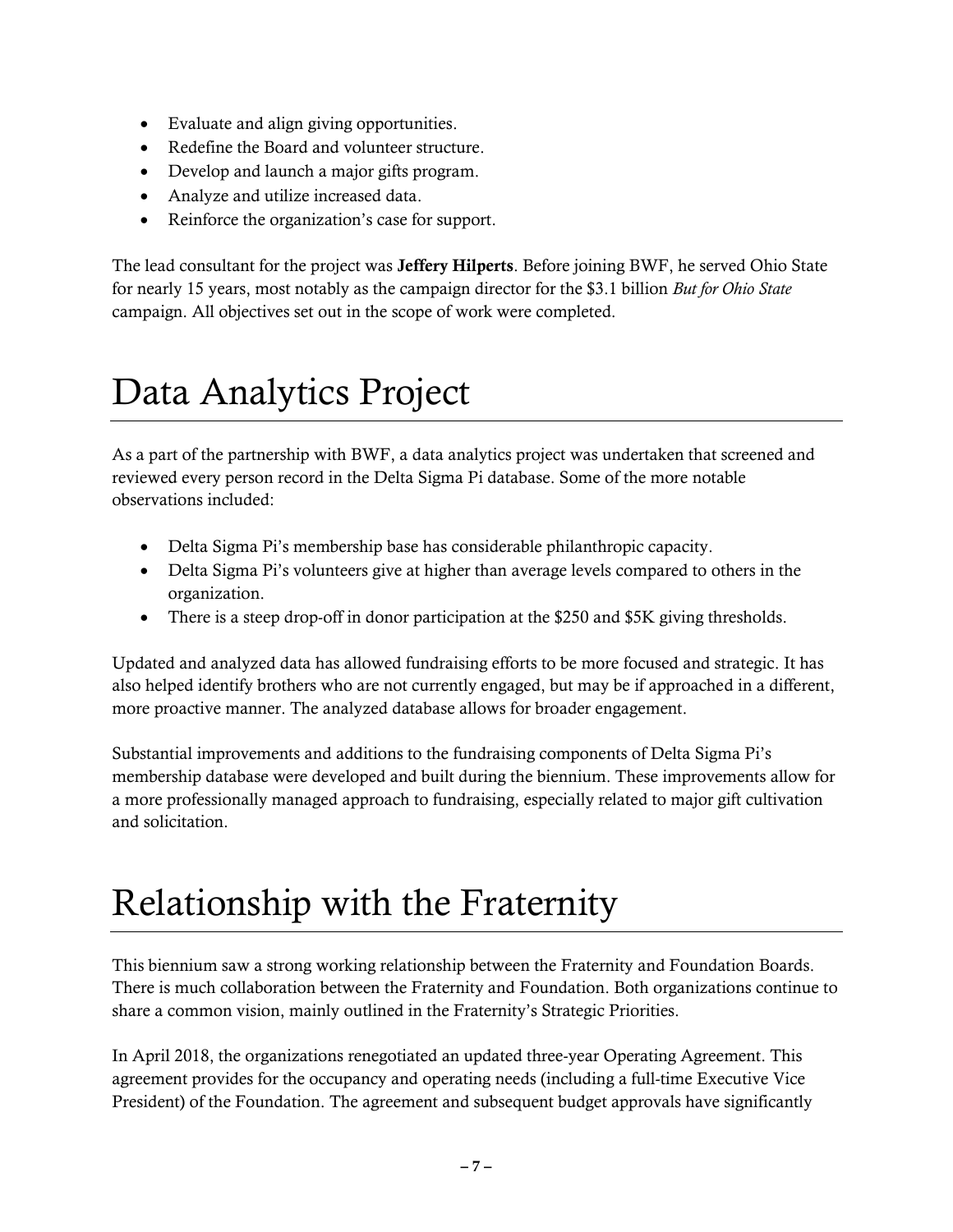increased the Foundation's compensation to the Fraternity to more accurately cover operating and occupancy costs. This was a key step to increase the Foundation's direct staff support because in order to grow, true cost needs to be covered year over year.

Starting in September 2018, the Trustees voted to share the cost (50/50) with the Fraternity associated with Delta Sigma Pi's Helmet Recognition Program, which awards Silver, Golden and Diamond Helmet Awards to alumni. This was an important step to better support alumni engagement efforts through the overall organization. Additionally, the Foundation and Fraternity added additional dollars, to their respective 2019-2020 budgets, to support regional/local alumni events such as dinners, receptions and other engagement events.

In order to better align all Delta Sigma Pi messaging, the Leadership Foundation deactivated its separate Facebook and Twitter accounts in March 2018. Since that time, all messaging is focused within the Fraternity's social media accounts (Facebook: Delta Sigma Pi; Instagram: @deltasigmapi; Twitter: @deltasigmapi; LinkedIn: Delta Sigma Pi).

#### Board of Trustees

The Board of Trustees constitutes an outstanding volunteer team of business executives and community leaders. The Board has the responsibility to champion philanthropic giving, develop policies, establish strategic direction and monitor the financial health of the Foundation. The Board enjoyed consistent membership throughout the biennium.

- 1. Jeff Briggs
- 2. Chuck Brown\*
- 3. Randy Hultz
- 4. Onuka Ibe
- 5. Stacy Jordan
- 6. Steve Lambros\*
- 8. Corie McCreary 9. Larry Mroz\* 10. Kelly Rabin\* 11. Tricia Smith

7. Katie Magoon\*

- 12. Larry Van Quathem
- 13. Mike Vitale
- 14. Tyler Wash (non-voting)
- 15. Bill Schilling (nonvoting)

The five current Trustees completing their board service are denoted with an \* above. New Trustees will be elected during the Annual Meeting. The new Trustees will be announced at appropriate points during Grand Chapter Congress.

Throughout the biennium, Katie Magoon has served with distinction as the President & Chair, leading the organization through much introspection and change. She rotates off the Board in August 2019. While all the Trustees deserve our thanks, we owe Katie a great deal of gratitude and appreciation for her efforts!

Larry Mroz served as the Vice Chair for the first part of the biennium. PGP Randy Hultz, was elected as Vice Chair in July 2018. The Board of Trustees will elect a new President & Chair and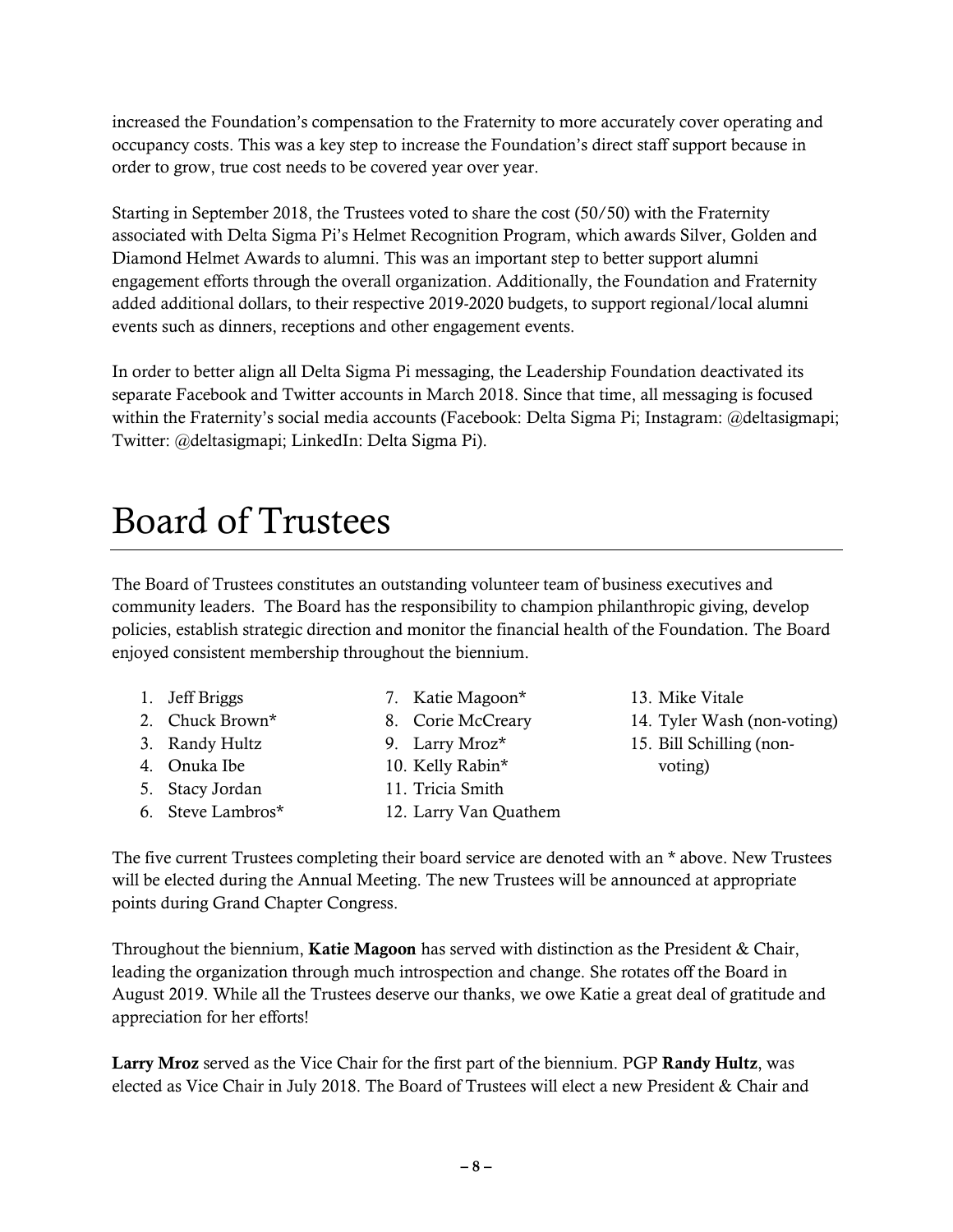Vice Chair during the Annual Meeting. The new leadership will be announced at appropriate points during Grand Chapter Congress.

In September 2018, the Board amended the expectations and responsibilities for Trustees. Fundraising responsibilities were increased and aligned with current needs. Additionally, the minimum annual gift from each Trustee was increased to \$2,500, with at least \$1,200 unrestricted.

An outstanding Board Development & Nominations Committee served the Foundation throughout this biennium. The membership included Randy Hultz (chair), Kathy Jahnke, Brian Krippner, Norm Kromberg, Katie Magoon, Joan Nason, Claire Sammon Roberts, Mitch Simmons and Mike Vitale. Starting in February 2019, this committee began discussions on the future structure, function and makeup of the Board, including what the next generation of Trustees would need to look like. This strategic task is ongoing with many suggestions, recommendations and foresight expected early in the next biennium.

At each board meeting throughout the biennium, the Trustees have planned and participated in targeted fundraising training. Topics such as major gift fundraising, face-to-face solicitations and emerging trends in philanthropy have been the focus. Much of this training was provided by the Foundation's consultant partnership with BWF.

The Board evaluated the role of the Foundation at LEAD Provincial Conferences and LEAD Schools. During the 2018 Schools and 2019 Provincial Conferences, the Trustees took an intentional approach to engagement that led to many face-to-face conversations about the future of the organization, and depended less on the traditional "man the table" approach. The Foundation continues to provide opportunities for all alumni and collegians to engage and learn about the organization. Volunteers were engaged to collect donations, connect with collegians and answer questions about the organization. At the same time, the Trustees focused on intentional philanthropic conversations with alumni brothers.

#### Committee System

In July 2018, the Board approved and implemented a streamlined board committee structure. This update better aligned the committee structure with strategic priorities and operational competencies. It includes the following committees:

- Advancement Committee (Fundraising; Stewardship; Engagement)
- Audit Committee (Internal Controls; Annual Financial Audit)
- Board Development & Nominations Committee (Trustee Recruitment; Training; Standards)
- Finance Committee (Budgeting; Financial Management; Investments)
- Scholarship & Grants (Allocation of Grants; Academic Scholarships)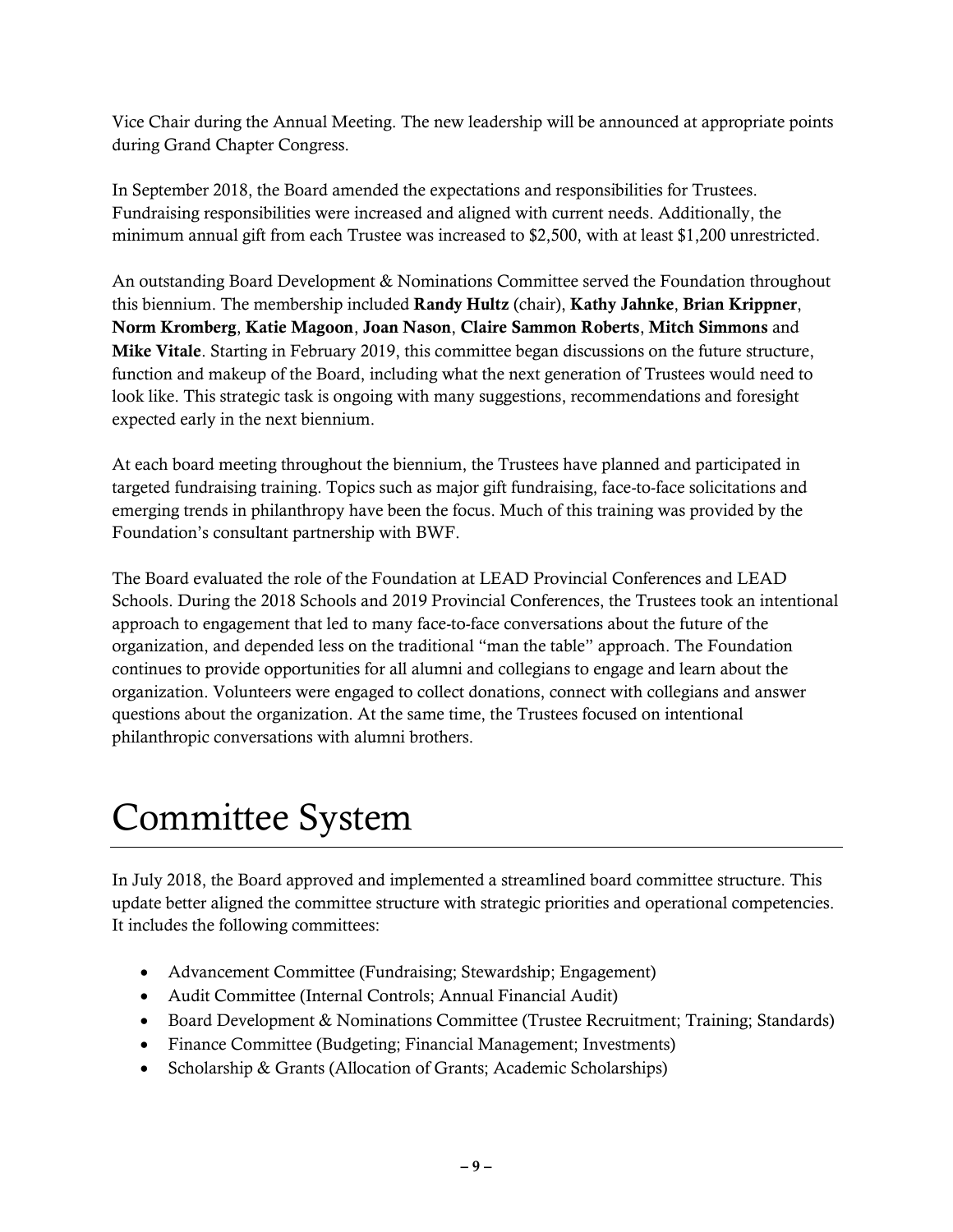The Foundation's committees continue to provide opportunities for the organization to foster and develop talent in order to keep the leadership pipeline full. Involving more people, allowing volunteers to use their specialized skills or interests, and addressing work in right-sized groups make committees a very real asset. Throughout the past biennium, over 20 alumni brothers (not including Trustees) served on committees.

In addition to committees, Deltasigs will soon have the opportunity to volunteer with the Leadership Foundation in new ways. Through the work of the Board Development & Nominations Committee, a new volunteer structure has been developed and will launch this upcoming biennium. Those wishing to volunteer will now have more defined opportunities available to them, including:

- Chapter-Level Volunteers—Volunteers who work directly with chapter alumni to directly support their chapter, through Chapter Leadership Funds.
- Geographic Volunteers—Volunteers who work with Alumni Chapters and other geographic groups to expand the mission of the organization.
- Event Volunteers—Volunteers who execute the Leadership Foundation's efforts during LEAD Provincial Conferences, LEAD Schools and Grand Chapter Congress.

#### Annual Grant to Delta Sigma Pi

The primary purpose of the Leadership Foundation is to support the Fraternity and its members. Over the years, the Fraternity has created and launched several high quality educational and leadership development programs that take place on an annual or biennial basis. The Leadership Foundation provides annual grants to help support the educational components of these programs to ensure high quality educational material and to lower the cost per attendee.

The 2018-2019 grant totaled \$273,000. This included the \$200,000 grant for the inaugural Presidents' Academy and was the largest grant ever provided by the Leadership Foundation. The current year's grant totals \$100,000 and is the largest overall grant provided by the Leadership Foundation, to date, not accounting for the 2018-2019 special Presidents' Academy grant.

There was a concerted effort throughout the past biennium by the Scholarship & Grant Committee to review and modernize the policies, procedures and processes that related directly to granting. This committed group included Mike Vitale (chair), Meagan Hagerty, Stacy Jordan, Matt Temple, Duckie Webb and Nate Woerner.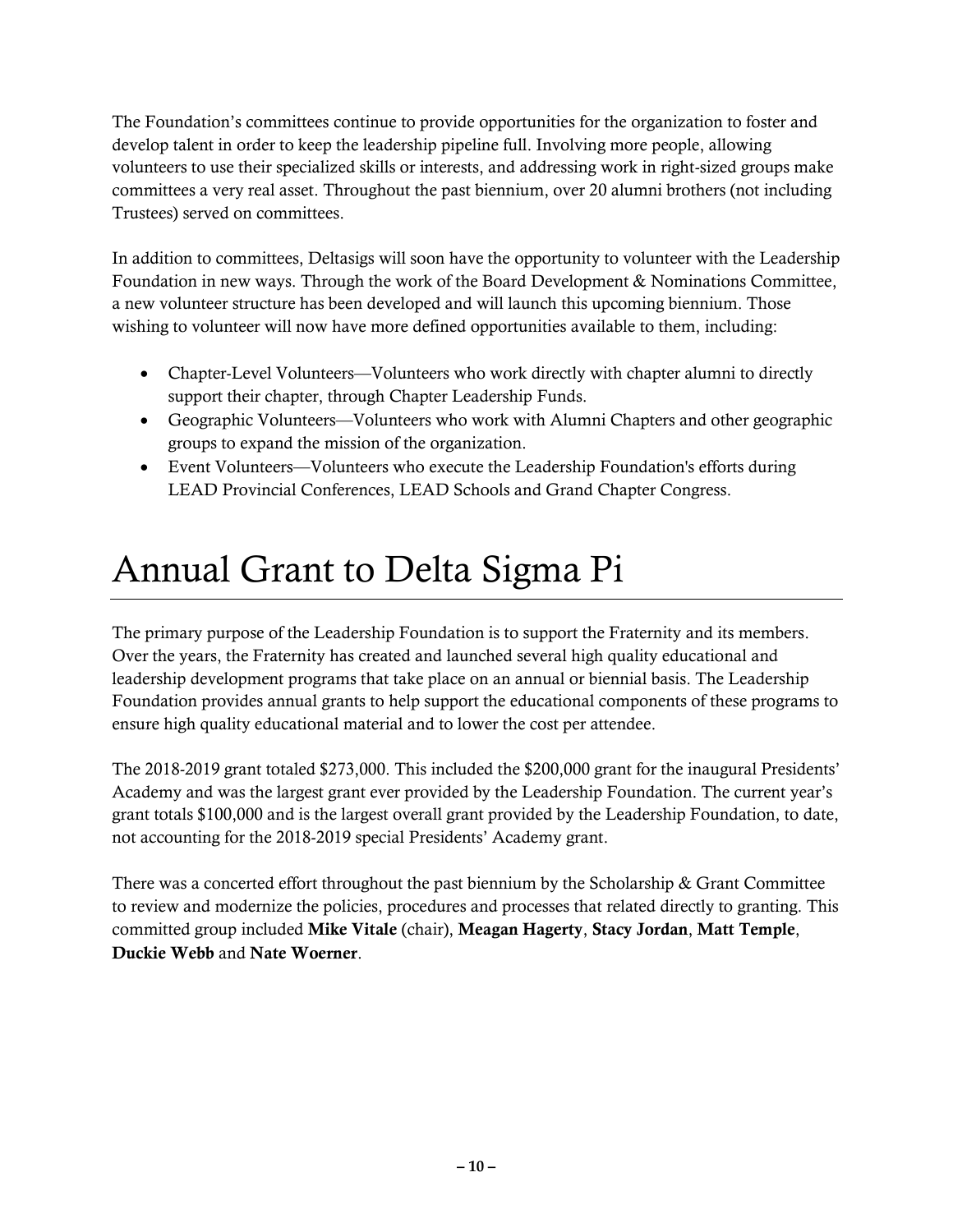## Scholarships

Through the generosity of countless Delta Sigma Pi brothers and friends, nearly \$60,000 in academic scholarships was awarded in 2017 and again in 2018. In 2018, more than 500 applications were received from 214 Deltasig applicants, a 50 percent increase from 2017. A special thanks to the Scholarship Selection Team led by **Duckie Webb**. There are over 60 scholarships available each year to Deltasigs ranging from \$300 to \$5,000. Scholarship applications are available from February 15 to June 15 each year.

The Leadership Foundation is proud to continue its support of Delta Sigma Pi's Collegian of the Year program.

- National award winners are eligible to receive a \$5,000 academic scholarship made possible by Mr. and Mrs. Sydney A. Sparks Endowment.
- Provincial Collegian of the Year winners receive a \$500 academic scholarship made possible by Mr. and Mrs. Sydney A. Sparks Endowment.
- Regional Collegian of the Year winners receive a cash award made possible by the Mr. and Mrs. Sydney A. Sparks and Clyde Kitchens/Thoben Elrod Endowments.

#### Financial Information

Under the direction of Trustee Jeff Briggs, who professionally serves as the Chief Financial Officer at Mount St. Joseph University, the Foundation underwent a process to redesign the budget and monthly financial statements. This new model addressed the new nonprofit accounting standards required by the Financial Accounting Standards Board (FASB). Additionally, the updated financial statements better capture and account for the many new funding opportunities recently launched.

Throughout the biennium, the financial health of the Foundation was monitored on a routine basis by the Trustees and a dedicated Finance Committee, which included Jeff Briggs (chair), Joelle Berlat, Beth Keith, Brian Krippner, Kelly Rabin and Larry Van Quathem.

The Foundation continues to conduct an annual audit utilizing an independent firm. Stephenson & Warner, Inc., located in Hamilton, Ohio, continues to be utilized as the independent auditors. The Audit Committee consisting of Larry Van Quathem (chair), Jen Aichele and Joelle Berlat oversaw this audit process. Throughout the biennium, the Foundation has received very positive audit reports, with no material deficiencies. Anyone can request and receive a copy of the Foundation's audited financial statements and/or IRS Form 990s by emailing foundation@dsp.org.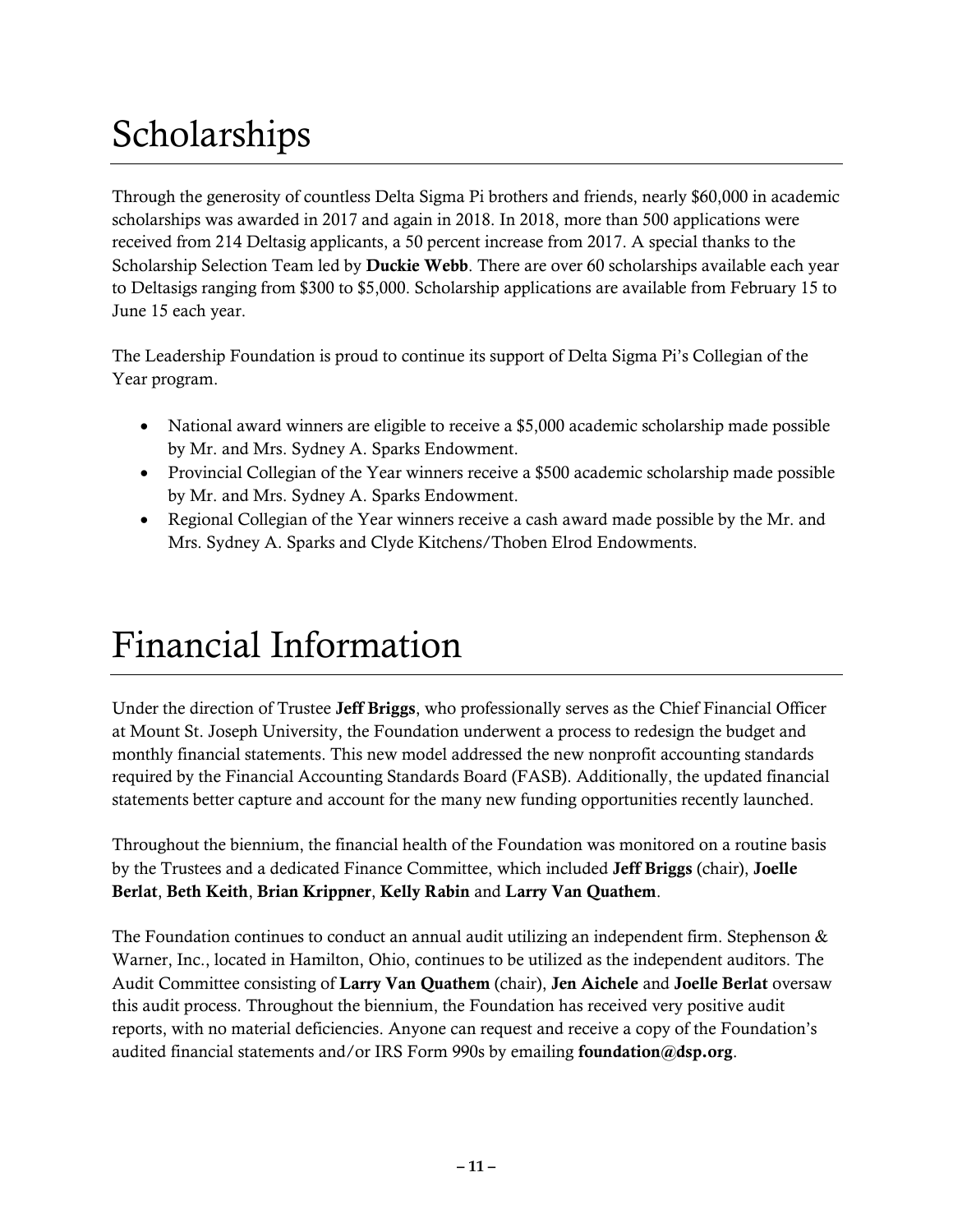In March 2018, the Board approved a new process that allows the Foundation to accept multiyear gifts (pledges). This provides donors the ability to make more substantial, meaningful gifts over a multiyear timeframe. Foundation policy states that pledges must be for a minimum of \$5,000 and last for no more than five years. Under our less aggressive historic approach, pledges were not accepted or monitored. This change and anticipated increases are a part of the likely need to increase future staffing support.

In November 2018, the Foundation received a Gold Seal of Transparency from GuideStar, which recognizes the organization's commitment to transparency. GuideStar is the nation's leading company/database that collects information and provides reports on U.S. nonprofit organizations.

The Board approved an updated Fee Structure Policy that established a 10 percent upfront gift processing fee for the newly created immediate use funds such as Chapter Leadership Funds and the Presidents' Academy Fund. The updated policy also increases the annual administrative fee for endowment funds from 1.25 percent to 1.5 percent. This update went into effect June 30, 2019. As a part of fulfilling its fiduciary responsibility, the Board established this fee structure to help provide annual programming grants to the Delta Sigma Pi Fraternity and to help offset operating costs of the Foundation, including alumni relations and development efforts to increase the level of private support. Donors who give unrestricted contributions (through the Deltasig Annual Fund) to support broad Foundation efforts will incur no fees. The fees involved in endowments and more designated giving are necessary to sustain the organizational structure and integrity.

#### Investments

Endowment funds, including those funds pending endowment, are invested with Merrill Lynch and are often comingled in order to achieve a higher rate of return. The Foundation's investments are managed by various professional managers and governed by the investment policy set by the Board, through an Investment Committee. Chapter Leadership Funds are invested in a money market account with US Bank to ensure the high level of liquidity needed to achieve short-term financial support.

The investment policy tends to be more conservative in nature, trying to eliminate drastic rises and falls in the market value of each Fund. While this policy may limit the Funds from growing at the same pace as the common market indicates, it helps protect them during market downturns.

In August 2017, the Board voted to move the Foundation's investment portfolio from US Bank to Merrill Lynch/Bank of America. The move officially took place in November 2017. Although not immune to the market fluctuations, the combination of investment returns and new donations made to endowment funds have allowed the Foundation's invested assets to grow throughout the biennium. Invested assets currently total nearly \$3.2-million, a high water mark.